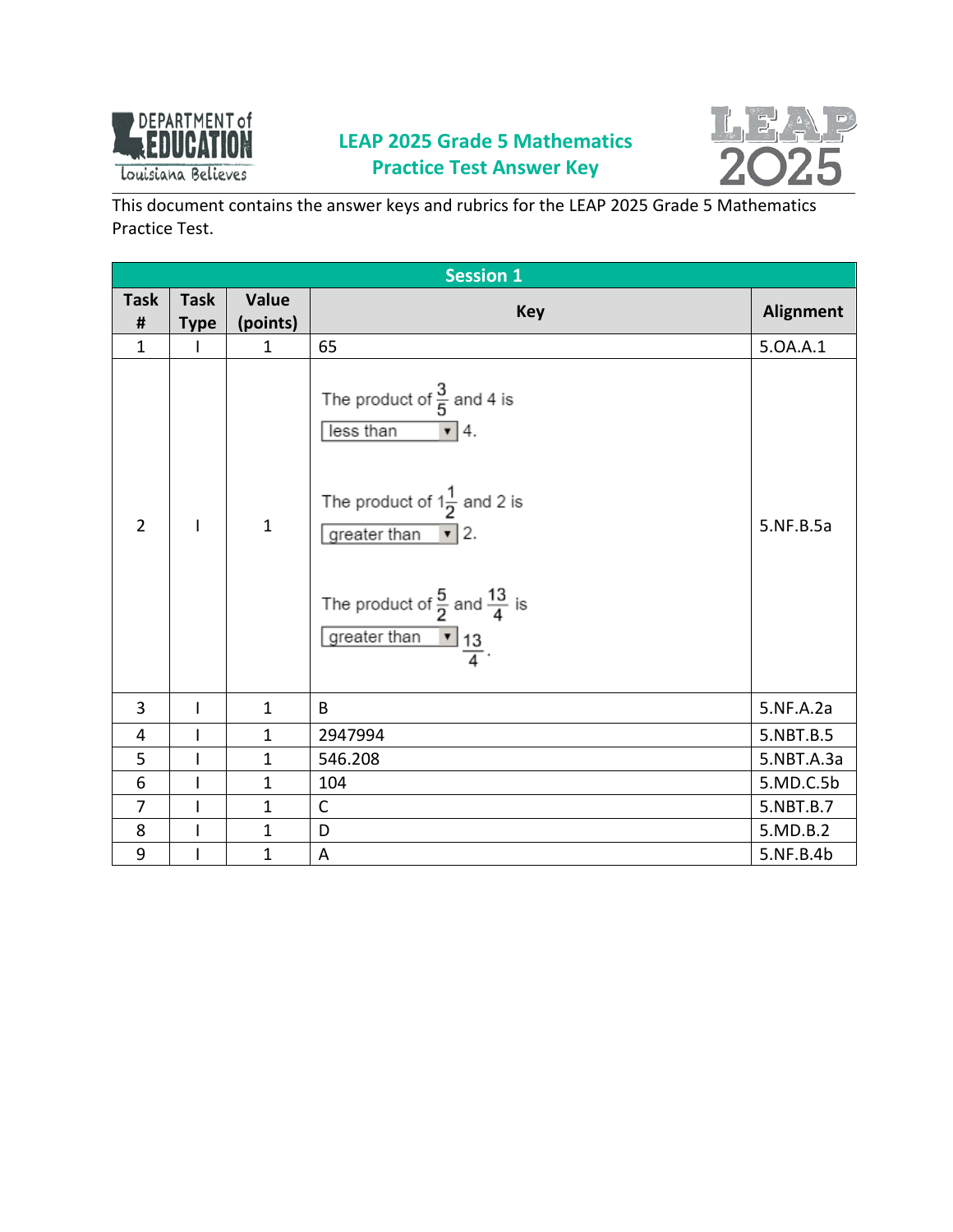|                  | <b>Session 1</b>           |                          |                                                                                                                                                                                                                         |                             |  |  |
|------------------|----------------------------|--------------------------|-------------------------------------------------------------------------------------------------------------------------------------------------------------------------------------------------------------------------|-----------------------------|--|--|
| <b>Task</b><br># | <b>Task</b><br><b>Type</b> | <b>Value</b><br>(points) | <b>Key</b>                                                                                                                                                                                                              | <b>Alignment</b>            |  |  |
| 10               | $\mathbf{I}$               | $\mathbf{1}$             | quadrilaterals<br>are always<br>parallelograms<br>Я<br>are always<br>are always<br>rhombuses<br>rectangles<br>↖<br>are always<br>are always<br>squares<br>The positions of rectangles and rhombuses may be<br>switched. | 5.G.B.4                     |  |  |
| 11               | $\mathsf{I}$               | $\mathbf{1}$             | A, D                                                                                                                                                                                                                    | 5.NBT.A.4                   |  |  |
| 12               | $\mathbf{III}$             | 3                        | Part A: rubric<br>Part B: rubric<br>Part C: 31.25*                                                                                                                                                                      | LEAP.III.5.1<br>(5.NBT.B.7) |  |  |
| 13               | $\mathbf{I}$               | $\mathbf{1}$             | $\mathsf{B}$                                                                                                                                                                                                            | 5.NBT.B.6                   |  |  |
| 14               | T                          | $\overline{2}$           | Part A: C<br>Part B: 75                                                                                                                                                                                                 | 5.MD.C.5c                   |  |  |
| 15               | $\mathbf{  }$              | $\overline{4}$           | rubric                                                                                                                                                                                                                  | LEAP.II.5.6<br>(5.NBT.B.6)  |  |  |

|                  | <b>Session 2</b>           |                   |                |                  |  |  |
|------------------|----------------------------|-------------------|----------------|------------------|--|--|
| <b>Task</b><br># | <b>Task</b><br><b>Type</b> | Value<br>(points) | <b>Key</b>     | <b>Alignment</b> |  |  |
| 16               |                            | 1                 | <b>B, C, D</b> | 5.G.B.3          |  |  |
| 17               |                            | 1                 | D              | 5.NF.A.1         |  |  |
| 18               |                            | 1                 | C              | 5.G.A.1          |  |  |
| 19               |                            | $\mathbf{1}$      | A              | 5.0A.B.3         |  |  |
| 20               |                            | 1                 | <b>B, E</b>    | 5.NF.A.2b        |  |  |
| 21               |                            | 1                 | C              | 5.NF.A.1         |  |  |
| 22               |                            | 1                 | 0.525          | 5.NBT.B.7        |  |  |

<span id="page-1-0"></span> <sup>\*</sup> This is not machine-scored because the answer is dependent on the student response to part B.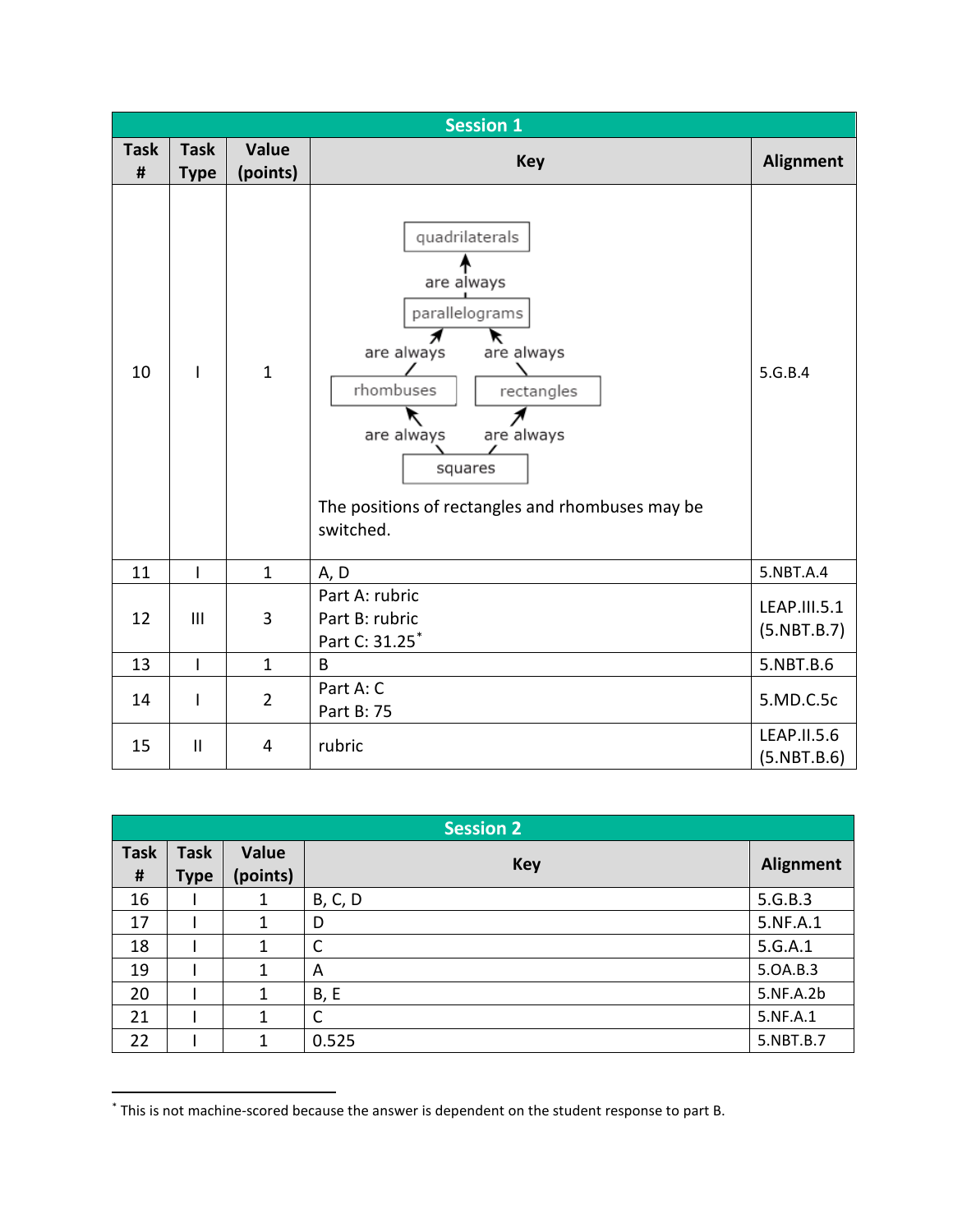|                  | <b>Session 2</b>           |                          |                                                                                                                                                                                                |                                           |  |
|------------------|----------------------------|--------------------------|------------------------------------------------------------------------------------------------------------------------------------------------------------------------------------------------|-------------------------------------------|--|
| <b>Task</b><br># | <b>Task</b><br><b>Type</b> | <b>Value</b><br>(points) | <b>Key</b>                                                                                                                                                                                     | Alignment                                 |  |
| 23               |                            | $\overline{2}$           | Part A: D<br>Part B: A                                                                                                                                                                         | LEAP.I.5.2<br>(5.NF.A)                    |  |
| 24               | $\mathbf{II}$              | 3                        | rubric                                                                                                                                                                                         | LEAP.II.5.8<br>(5.NF.A.2)                 |  |
| 25               |                            | $\mathbf{1}$             | A                                                                                                                                                                                              | 5.NF.B.4b                                 |  |
| 26               |                            | $\mathbf{1}$             | 27                                                                                                                                                                                             | 5.NF.B.7c                                 |  |
| 27               | I                          | $\mathbf{1}$             | $4.408$ > $\bullet$ four and forty-eight thousandths<br>six hundred ninety-one and five hundredths $\vert \cdot \vert$<br>$6 \times 100 + 9 \times 10 + 1 \times 1 + 8 \times \frac{1}{1,000}$ | 5.NBT.A.3b                                |  |
| 28               | I                          | $\overline{2}$           | Part A: 480<br>Part B: 3                                                                                                                                                                       | 5.MD.A.1                                  |  |
| 29               | $\mathbf{III}$             | 3                        | rubric                                                                                                                                                                                         | LEAP.III.5.1<br>(5.NF.B.4c,<br>5.NF.B.4d) |  |

|                  | <b>Session 3</b>           |                          |                                                          |                                                |                                                 |           |
|------------------|----------------------------|--------------------------|----------------------------------------------------------|------------------------------------------------|-------------------------------------------------|-----------|
| <b>Task</b><br># | <b>Task</b><br><b>Type</b> | <b>Value</b><br>(points) |                                                          | <b>Key</b>                                     |                                                 | Alignment |
| 30               |                            | 1                        | 2.7                                                      |                                                |                                                 | 5.NBT.B.7 |
| 31               |                            | $\mathbf{1}$             | D                                                        |                                                |                                                 | 5.NF.B.3  |
| 32               |                            | 1                        | $\mathsf{C}$                                             |                                                |                                                 | 5.NF.B.4  |
| 33               |                            | 1                        | A                                                        |                                                |                                                 | 5.NF.B.6  |
| 34               |                            | 1                        | 76531                                                    |                                                |                                                 | 5.NBT.B.5 |
| 35               |                            | 1                        | D                                                        |                                                |                                                 | 5.NF.B.3  |
| 36               |                            | 1                        | B                                                        |                                                |                                                 | 5.MD.C.4  |
| 37               |                            | 1                        | B                                                        |                                                |                                                 | 5.NBT.A.1 |
| 38               |                            | 1                        | 3                                                        |                                                |                                                 | 5.NBT.A.2 |
| 39               |                            | $\mathbf{1}$             | 5120                                                     |                                                |                                                 | 5.MD.C.5b |
| 40               |                            | $\mathbf{1}$             | the sum of 2 and 4<br>subtracted from 9<br>$9 - (2 + 4)$ | add 2 and 4, then<br>subtract 9<br>$2 + 4 - 9$ | subtract 2 from 9,<br>then add 4<br>$9 - 2 + 4$ | 5.0A.A.2  |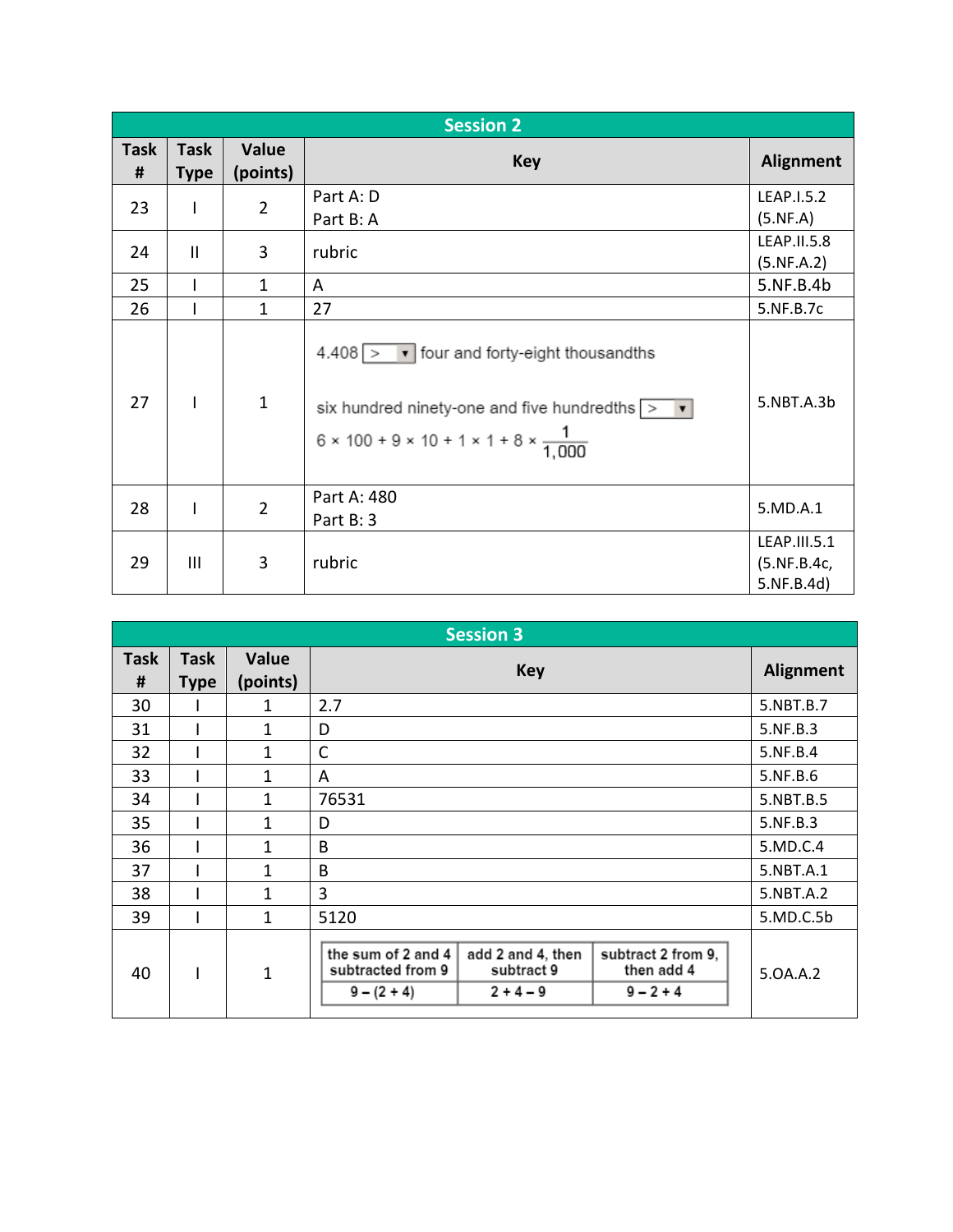|                  | <b>Session 3</b>           |                   |                                                                                                                                             |                                          |  |
|------------------|----------------------------|-------------------|---------------------------------------------------------------------------------------------------------------------------------------------|------------------------------------------|--|
| <b>Task</b><br># | <b>Task</b><br><b>Type</b> | Value<br>(points) | <b>Key</b>                                                                                                                                  | Alignment                                |  |
| 41               | $\mathsf{l}$               | $\mathbf{1}$      | 8<br>Point A<br>7<br>6<br>Point B<br>5<br>4<br>3<br>2<br>Point C<br>1<br>-х<br>5<br>7 8<br>2<br>6<br>$\overline{3}$<br>$\sqrt{4}$<br>0<br>1 | 5.G.A.1                                  |  |
| 42               | III                        | $6\,$             | Part A: rubric<br>Part B: rubric<br>Part C: 3869 <sup>+</sup>                                                                               | LEAP.III.5.2<br>(4.MD.A.3)               |  |
| 43               | $\mathbf{I}$               | 3                 | rubric                                                                                                                                      | LEAP.II.5.7<br>(5.NF.B.7a,<br>5.NF.B.7b) |  |

<span id="page-3-0"></span> <sup>†</sup> This is not machine-scored because the answer is dependent on the student response to part B.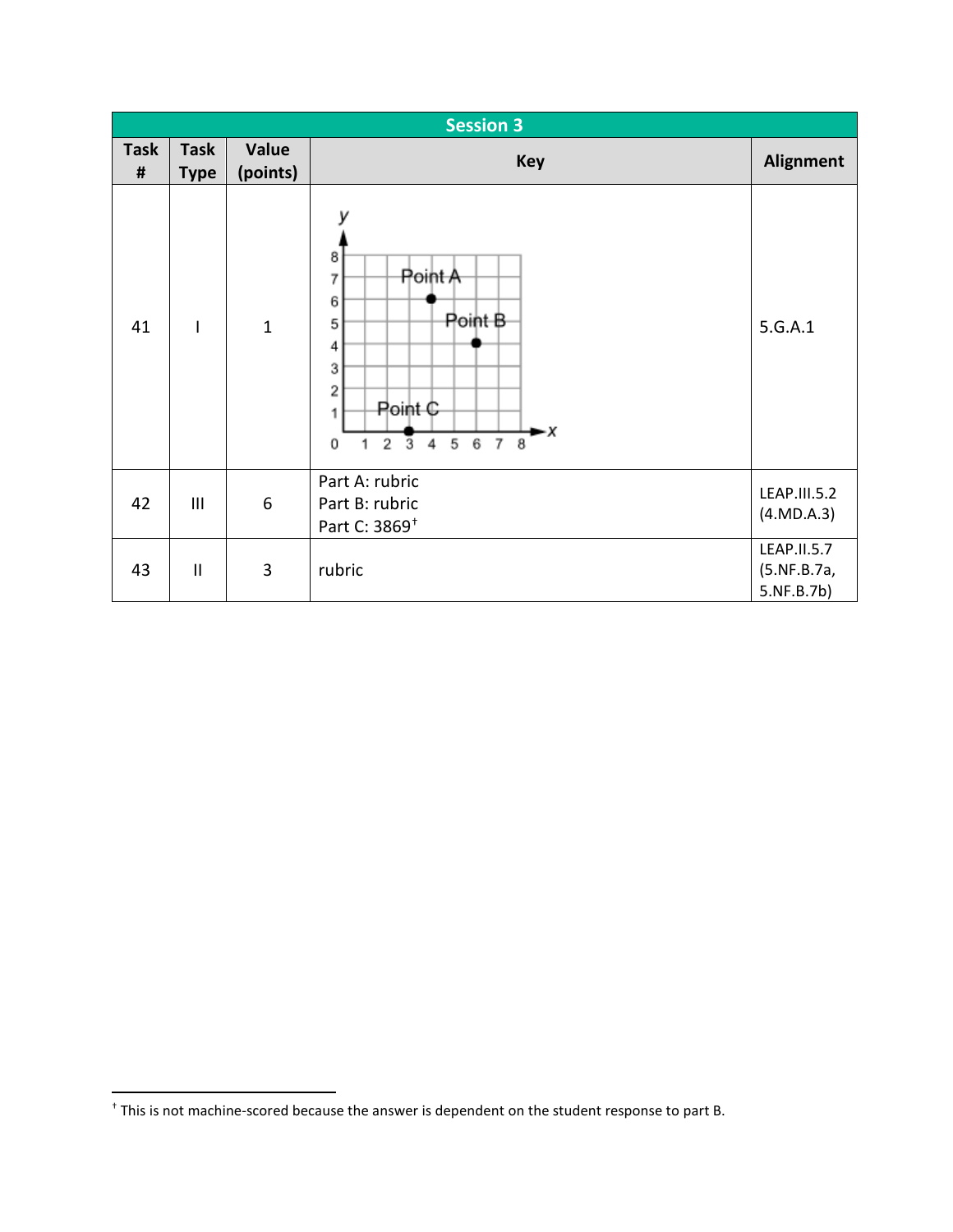## **RUBRICS**

|              | <b>Task #12</b>                                                                  |
|--------------|----------------------------------------------------------------------------------|
|              | Part A                                                                           |
| <b>Score</b> | <b>Description</b>                                                               |
| $\mathbf{1}$ | Student response includes the following element.                                 |
|              | Modeling component: 1 point                                                      |
|              | o Correct expression for the cost of the bracelet                                |
|              |                                                                                  |
|              | Sample Student Response:                                                         |
|              | $0.05 \times 25 + 0.45 \times 4$                                                 |
|              | Note: Any valid expression can receive credit.                                   |
| $\mathbf 0$  | Student response is incorrect or irrelevant.                                     |
|              | Part B                                                                           |
| <b>Score</b> | <b>Description</b>                                                               |
| 1            | Student response includes the following element.                                 |
|              | Modeling component: 1 point                                                      |
|              | o Correct expression for the cost of the necklaces                               |
|              |                                                                                  |
|              | Sample Student Response:                                                         |
|              | $(0.05 \times 48 + 0.45 \times 1) \times 2$                                      |
|              |                                                                                  |
|              | Note: Any valid expression can receive credit.                                   |
| $\mathbf 0$  | Student response is incorrect or irrelevant.                                     |
|              | Part C                                                                           |
| <b>Score</b> | <b>Description</b>                                                               |
| $\mathbf{1}$ | Student response includes the following element.                                 |
|              | <b>Computation component: 1 point</b>                                            |
|              | Correct amount of money Katie had left after purchasing supplies,<br>$\circ$     |
|              | \$31.25                                                                          |
|              | Note: If a mistake is made in Part A and/or Part B but carried through to Part C |
|              | correctly, credit can be given for Part C.                                       |
| 0            | Student response is incorrect or irrelevant.                                     |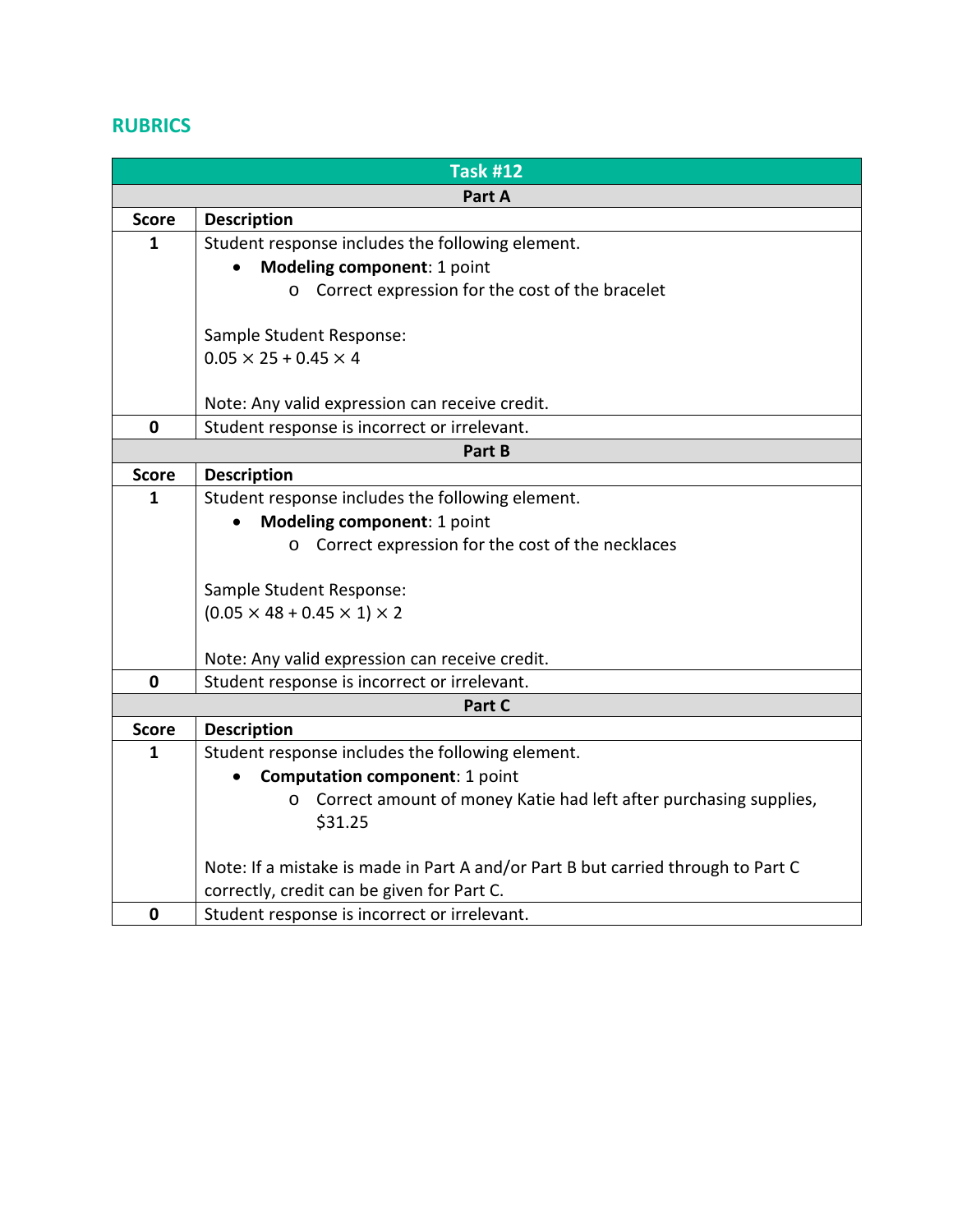|              | <b>Task #15</b>                                                                                   |  |  |  |
|--------------|---------------------------------------------------------------------------------------------------|--|--|--|
| <b>Score</b> | <b>Description</b>                                                                                |  |  |  |
| 4            | Student response includes the following 4 elements:                                               |  |  |  |
|              | <b>Computation component: 2 points</b>                                                            |  |  |  |
|              | Correct numbers for each letter in the model<br>$\Omega$                                          |  |  |  |
|              | Correct value for quotient, 873 remainder 2<br>$\circ$                                            |  |  |  |
|              | Reasoning component: 2 points                                                                     |  |  |  |
|              | Correct explanation for finding the numbers in the model<br>$\circ$                               |  |  |  |
|              | Correct explanation or work to show multiplication check<br>$\circ$                               |  |  |  |
|              |                                                                                                   |  |  |  |
|              | Sample Student Response:                                                                          |  |  |  |
|              | The value of M is 6,400 because $8 \times 800 = 6,400$ . The value of N is 70                     |  |  |  |
|              | because $8 \times 70 = 560$ . Then $6,400 + 560 = 6,960$ . So there are 26 left.                  |  |  |  |
|              | Since $8 \times 3 = 24$ , the value of P is 3 and the value of Q is 24. There are 2 left over, so |  |  |  |
|              | $R$ is 2.                                                                                         |  |  |  |
|              | The value of $6,986 \div 8$ is 873 with a remainder of 2.                                         |  |  |  |
|              | To check my multiplication, first multiply 873 by 8. Then add 2 to the product.                   |  |  |  |
|              | $873 \times 8 = 6,984$                                                                            |  |  |  |
|              | $6,984 + 2 = 6,986$                                                                               |  |  |  |
|              |                                                                                                   |  |  |  |
|              | Note: If a student has a computation error, points can still be awarded for correct               |  |  |  |
|              | reasoning.                                                                                        |  |  |  |
| 3            | Student response includes 3 of the 4 elements.                                                    |  |  |  |
| $\mathbf{2}$ | Student response includes 2 of the 4 elements.                                                    |  |  |  |
| $\mathbf{1}$ | Student response includes 1 of the 4 elements.                                                    |  |  |  |
| 0            | Student response is incorrect or irrelevant.                                                      |  |  |  |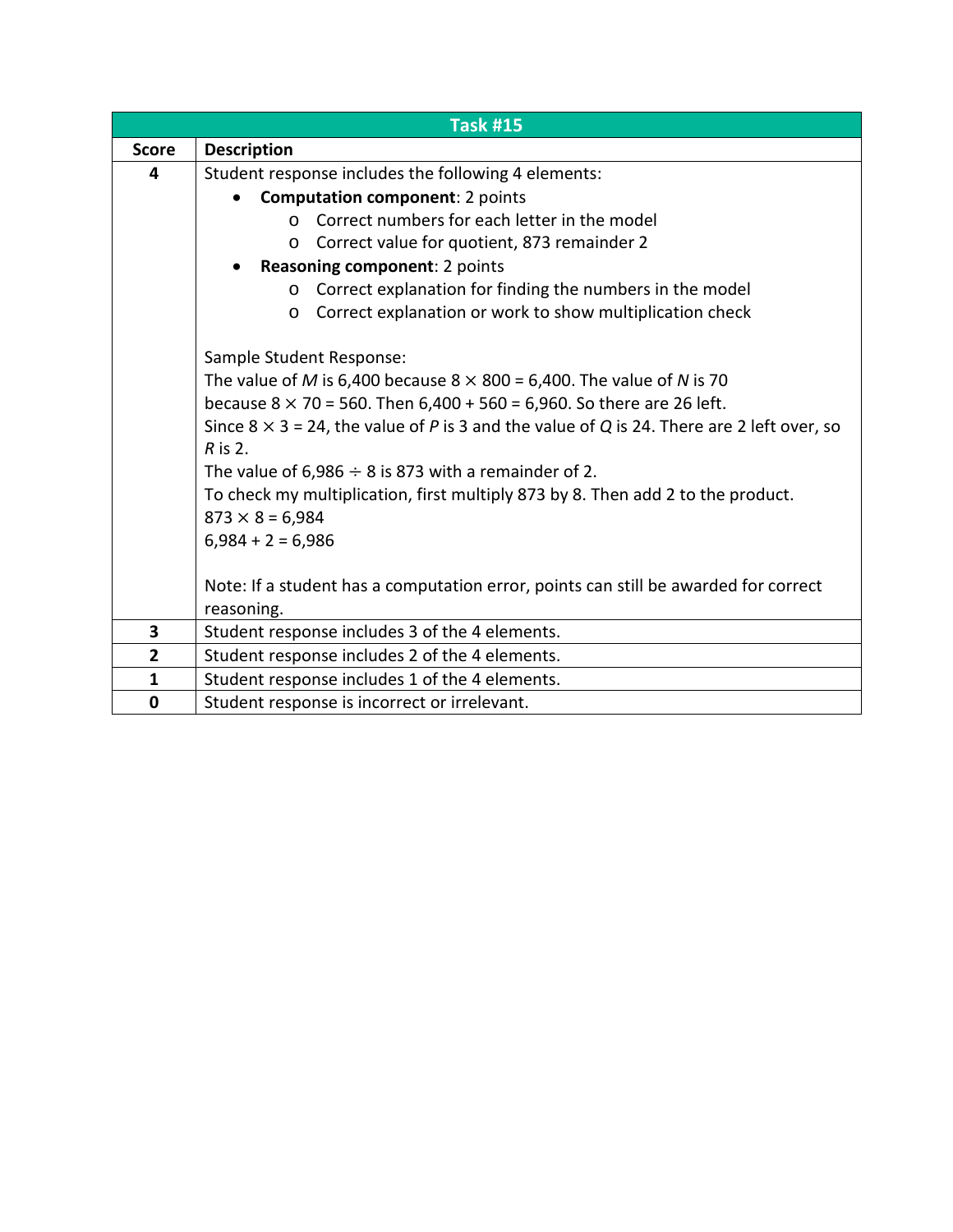|                | <b>Task #24</b>                                                                     |  |  |
|----------------|-------------------------------------------------------------------------------------|--|--|
| <b>Score</b>   | <b>Description</b>                                                                  |  |  |
| 3              | Student response includes the following 3 elements:                                 |  |  |
|                | Reasoning component: 2 points<br>$\bullet$                                          |  |  |
|                | Identification of Leah's mistake<br>$\Omega$                                        |  |  |
|                | Correct work shown for adding $\frac{2}{3} + \frac{1}{2} + \frac{5}{12}$<br>$\circ$ |  |  |
|                | <b>Computation component: 1 point</b>                                               |  |  |
|                | O Correct answer, $\frac{19}{12}$ or equivalent                                     |  |  |
|                | Sample Student Response:                                                            |  |  |
|                | Leah used the wrong numerators. To add fractions with different denominators, you   |  |  |
|                | have to find a common denominator. Then you convert each fraction to an             |  |  |
|                | equivalent fraction using the common denominator. Then you add the numerators       |  |  |
|                | together and put the result as the numerator.                                       |  |  |
|                | $\frac{2}{3} + \frac{1}{2} + \frac{5}{12}$                                          |  |  |
|                | $=\frac{8}{12}+\frac{6}{12}+\frac{5}{12}$                                           |  |  |
|                | $=\frac{8+6+5}{12}$                                                                 |  |  |
|                | $=$ $\frac{19}{1}$                                                                  |  |  |
|                | 12                                                                                  |  |  |
| $\overline{2}$ | Student response includes 2 of the 3 elements.                                      |  |  |
| $\mathbf{1}$   | Student response includes 1 of the 3 elements.                                      |  |  |
| 0              | Student response is incorrect or irrelevant.                                        |  |  |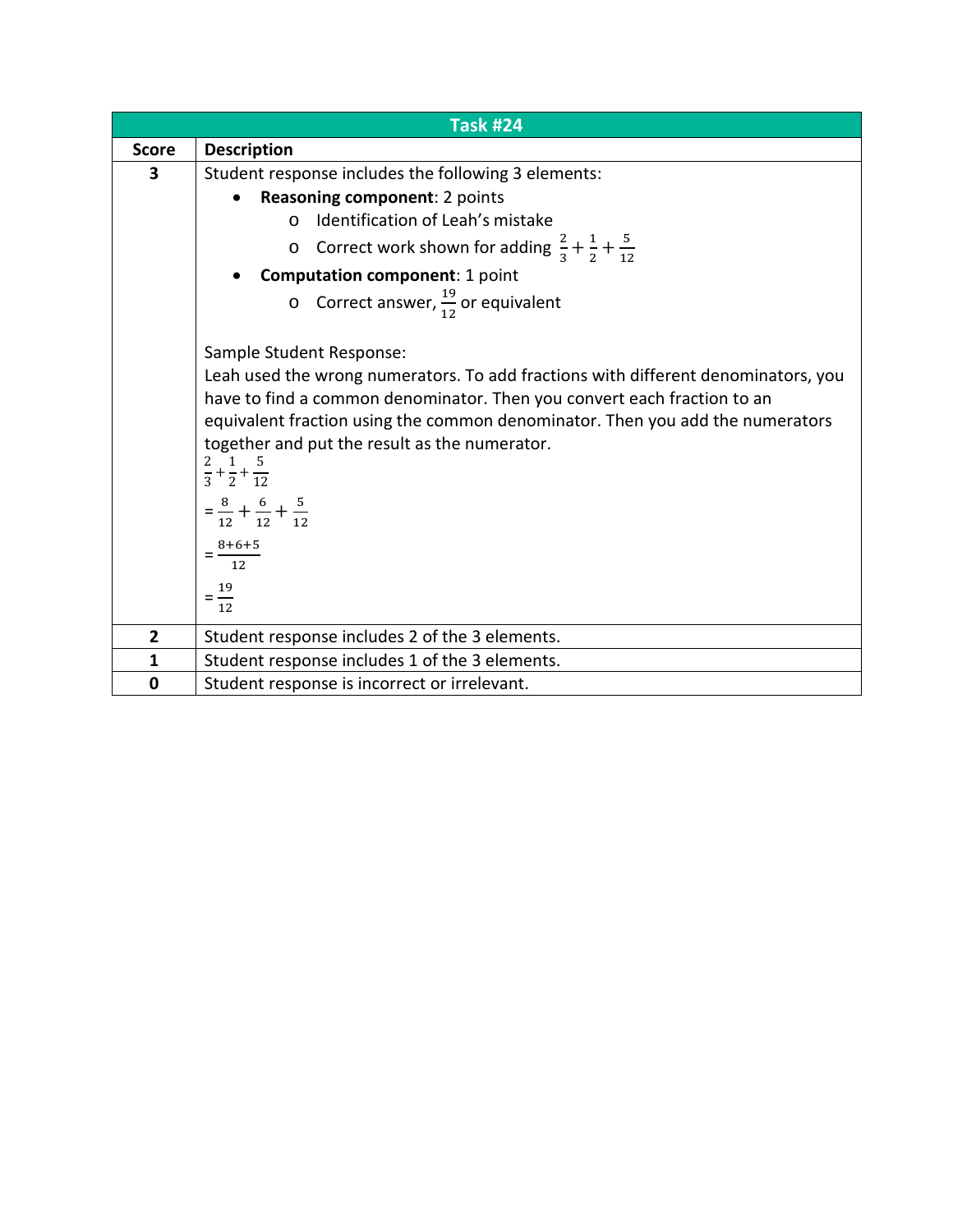|              | <b>Task #29</b>                                                                                     |  |  |  |  |  |
|--------------|-----------------------------------------------------------------------------------------------------|--|--|--|--|--|
| <b>Score</b> | <b>Description</b>                                                                                  |  |  |  |  |  |
| 3            | Student response includes the following 3 elements:                                                 |  |  |  |  |  |
|              | Modeling component: 2 points                                                                        |  |  |  |  |  |
|              | o Correct explanation of how to use the model to find the size of each                              |  |  |  |  |  |
|              | section of the garden.                                                                              |  |  |  |  |  |
|              | Correct use of common denominators to write an equation to find the<br>$\circ$                      |  |  |  |  |  |
|              | difference between the two sections of the garden.                                                  |  |  |  |  |  |
|              | <b>Computation component: 1 point</b>                                                               |  |  |  |  |  |
|              | o Correct answer, $\frac{1}{16}$                                                                    |  |  |  |  |  |
|              |                                                                                                     |  |  |  |  |  |
|              | Sample Student Response:                                                                            |  |  |  |  |  |
|              | Since there are 16 squares in the first half of the model and 3 are shaded, this means              |  |  |  |  |  |
|              | that the area of the carrot section is $\frac{3}{16}$ square yard. Since there are 4 squares in the |  |  |  |  |  |
|              | second half of the model and 1 is shaded, this means that the area of the pea section               |  |  |  |  |  |
|              |                                                                                                     |  |  |  |  |  |
|              | is $\frac{1}{4}$ square yard.                                                                       |  |  |  |  |  |
|              | $rac{4}{16} - \frac{3}{16} = \frac{1}{16}$                                                          |  |  |  |  |  |
|              |                                                                                                     |  |  |  |  |  |
|              | $\frac{1}{16}$ square yard                                                                          |  |  |  |  |  |
|              | Notes:                                                                                              |  |  |  |  |  |
|              | A variety of explanations are possible. As long as the explanation shows a clear                    |  |  |  |  |  |
|              | understanding of using the model to find the size of each section, credits                          |  |  |  |  |  |
|              | should be awarded.                                                                                  |  |  |  |  |  |
|              | A variety of equations are possible. As long as the equation can be used to<br>$\bullet$            |  |  |  |  |  |
|              | represent the problem, credit should be awarded.                                                    |  |  |  |  |  |
|              | If a student uses the model for peas and divides it into sixteenths in order to                     |  |  |  |  |  |
|              | use the common denominator, the student should be awarded both modeling                             |  |  |  |  |  |
|              | points since the modeling for two steps was completed in one step.                                  |  |  |  |  |  |
| $\mathbf{2}$ | Student response includes 2 of the 3 elements.                                                      |  |  |  |  |  |
| $\mathbf{1}$ | Student response includes 1 of the 3 elements.                                                      |  |  |  |  |  |
| $\mathbf 0$  | Student response is incorrect or irrelevant.                                                        |  |  |  |  |  |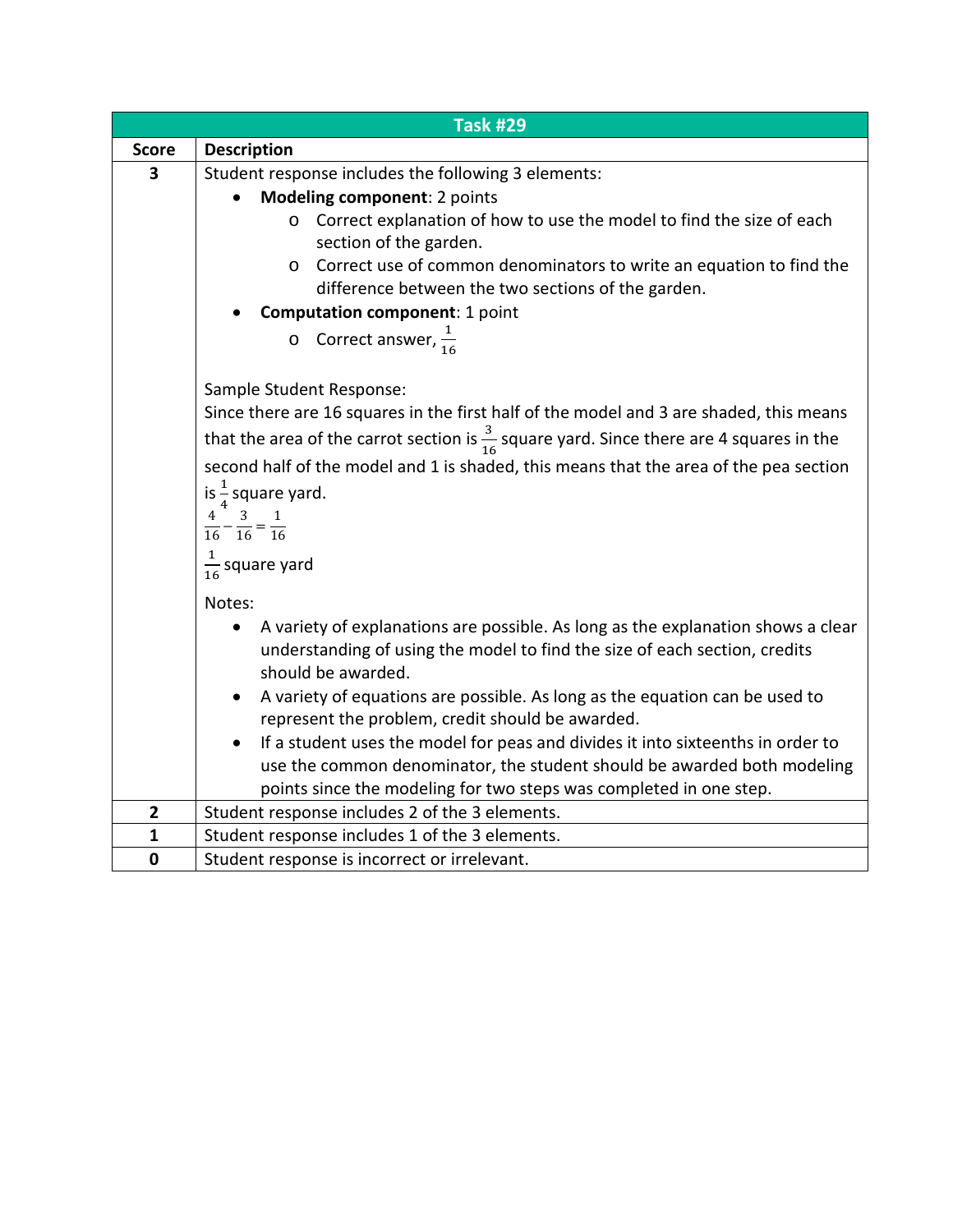|                | <b>Task #42</b>                                                                          |  |  |
|----------------|------------------------------------------------------------------------------------------|--|--|
|                | Part A                                                                                   |  |  |
| <b>Score</b>   | <b>Description</b>                                                                       |  |  |
| $\overline{2}$ | Student response includes the following 2 elements:                                      |  |  |
|                | <b>Computation component: 1 point</b>                                                    |  |  |
|                | Correct answer, 486<br>$\circ$                                                           |  |  |
|                | Modeling component: 1 point                                                              |  |  |
|                | o Correct equation to model the area                                                     |  |  |
|                |                                                                                          |  |  |
|                | Sample Student Response:                                                                 |  |  |
|                | $18 \times 27 = g$                                                                       |  |  |
|                | $g = 486$ square feet                                                                    |  |  |
| $\mathbf{1}$   | Student response includes 1 of the 2 elements.                                           |  |  |
| 0              | Student response is incorrect or irrelevant.                                             |  |  |
|                | Part B                                                                                   |  |  |
| <b>Score</b>   | <b>Description</b>                                                                       |  |  |
| 3              | Student response includes the following 3 elements:                                      |  |  |
|                | Modeling component: 3 points                                                             |  |  |
|                | o Correct expression to represent the cost of the fence and gate                         |  |  |
|                | Correct explanation of the expression<br>$\circ$                                         |  |  |
|                | Correct work or explanation to find the total cost<br>$\circ$                            |  |  |
|                | Sample Student Response:                                                                 |  |  |
|                | $43 \times (18 + 18 + 27 + 27 - 3) + 128$                                                |  |  |
|                | $(18 + 18 + 27 + 27 - 3)$ is needed to find the perimeter of the lawn minus the gate to  |  |  |
|                | find the length of fence needed                                                          |  |  |
|                | The length of the fence is multiplied by the cost of the fence and then the cost of the  |  |  |
|                | gate is added to get the total cost.                                                     |  |  |
|                |                                                                                          |  |  |
|                | Note: The term perimeter does not have to be used.                                       |  |  |
| 2              | Student response includes 2 of the 3 elements.                                           |  |  |
| $\mathbf{1}$   | Student response includes 1 of the 3 elements.                                           |  |  |
| 0              | Student response is incorrect or irrelevant.                                             |  |  |
|                | Part C                                                                                   |  |  |
| <b>Score</b>   | <b>Description</b>                                                                       |  |  |
| 1              | Student response includes the following element:                                         |  |  |
|                | <b>Computation component: 1 point</b>                                                    |  |  |
|                | \$3,869<br>$\circ$                                                                       |  |  |
|                |                                                                                          |  |  |
|                | Note: If a mistake is made in Part B but carried through to Part C correctly, credit can |  |  |
|                | be given for Part C.                                                                     |  |  |
| 0              | Student response is incorrect or irrelevant.                                             |  |  |